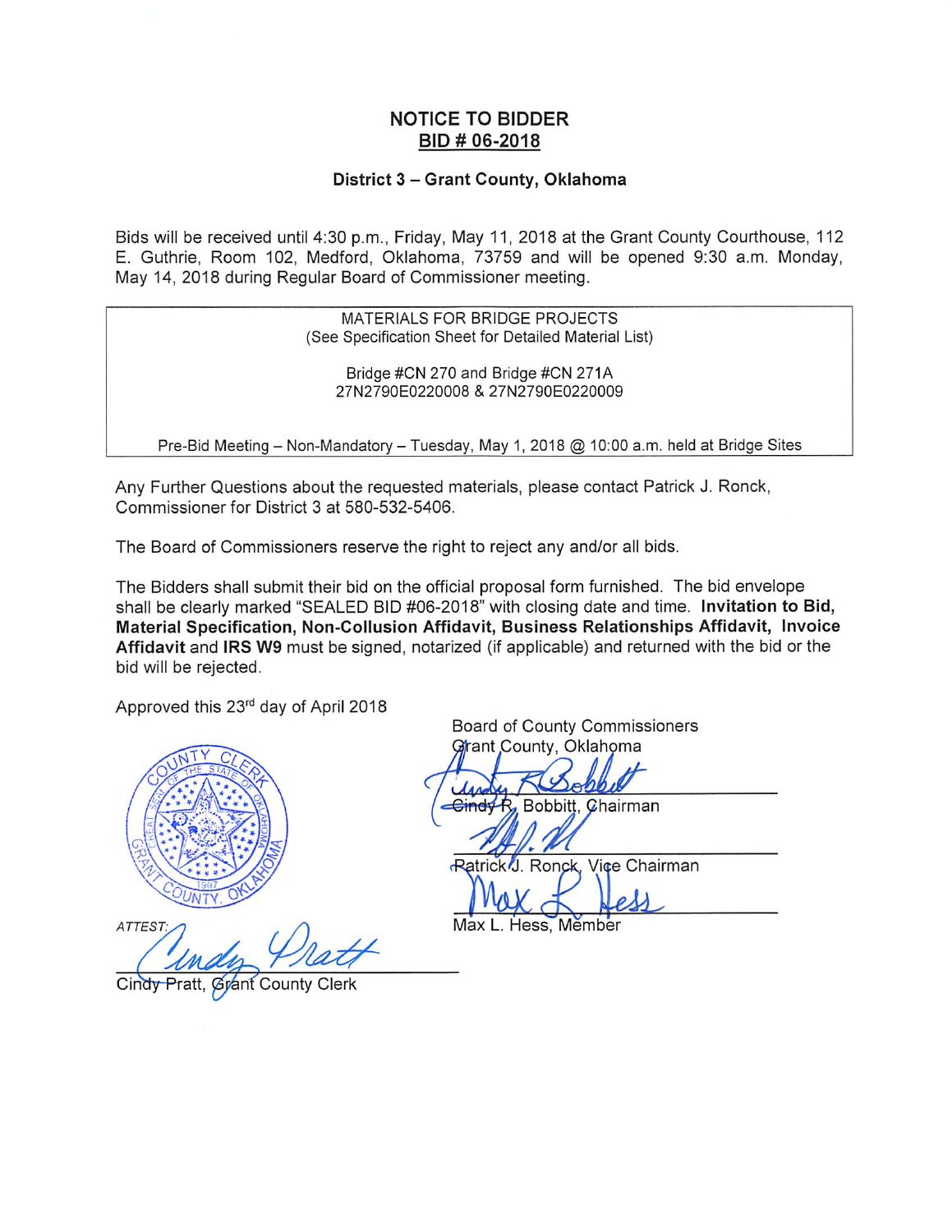#### **REVISED MATERIALS LIST AFTER PRE-BID MEETING 05-01-18**

## Grant County District #3 Bridge #270 Material List Invitiation to Bid

#### Bridge #270 (Labor, Beams, and Concrete Not Included) PAY QUANTITIES

| Qty      | <b>ITEM</b>                                 | <b>Bid Price for</b><br><b>Material Over</b><br><b>Planned Quanity</b> |
|----------|---------------------------------------------|------------------------------------------------------------------------|
| 60 L.F.  | HP 12 X 53 BENT CAPS                        | L.F.                                                                   |
| 360 L.F. | HP 10 X 42 WING PILES                       | L.F.                                                                   |
| 480 L.F. | HP 12 X 53 SEAT PILES                       | L.F.                                                                   |
| 2550 SF. | 10 GAUGE SHEET PILES X 25FT LONG            | SF.                                                                    |
| 480 L.F. | 36" WIDE 20 GAUGE STEEL DECK FORMS          | L.F.                                                                   |
| 160 L.F. | W6 X 20 BRIDGE TRAFFIC RAIL POSTS           | L.F.                                                                   |
| 50 L.F.  | 1/2" X 11" STIFFENER PLATE                  | L.F.                                                                   |
| 8980 LB  | <b>REINFORCING STEEL</b>                    | LB.                                                                    |
| 84 EA.   | 1" X 5'-0" SLAB BOLSER                      | EA.                                                                    |
| 80 EA.   | 2 1/2" X 5'-0" SLAB BOLSTER                 | EA.                                                                    |
| 170 EA.  | 5/8" X 6" WELD STUD                         | EA.                                                                    |
| 60 L.F.  | C10 X 20 END HEADER                         | L.F.                                                                   |
| 60 L.F.  | 3/8" X 8" PLATE                             | L.F.                                                                   |
| 300 L.F. | C8 X 11.5 HORIZONTAL BRACING                | L.F.                                                                   |
| 100 L.F. | L4 X 3 X 1/4 WING CAP                       | L.F.                                                                   |
| 340 L.F. | L3 X 3 X 1/4 BRACING                        | L.F.                                                                   |
|          | 440 L.F. L3 X 3 X 1/4 SIP DECK FORM SUPPORT | L.F.                                                                   |
| 120 L.F. | <b>W BEAM GUARDRAIL</b>                     | L.F.                                                                   |
| 4 EA.    | W BEAM FLARED END SECTION                   | EA.                                                                    |
|          | Total                                       |                                                                        |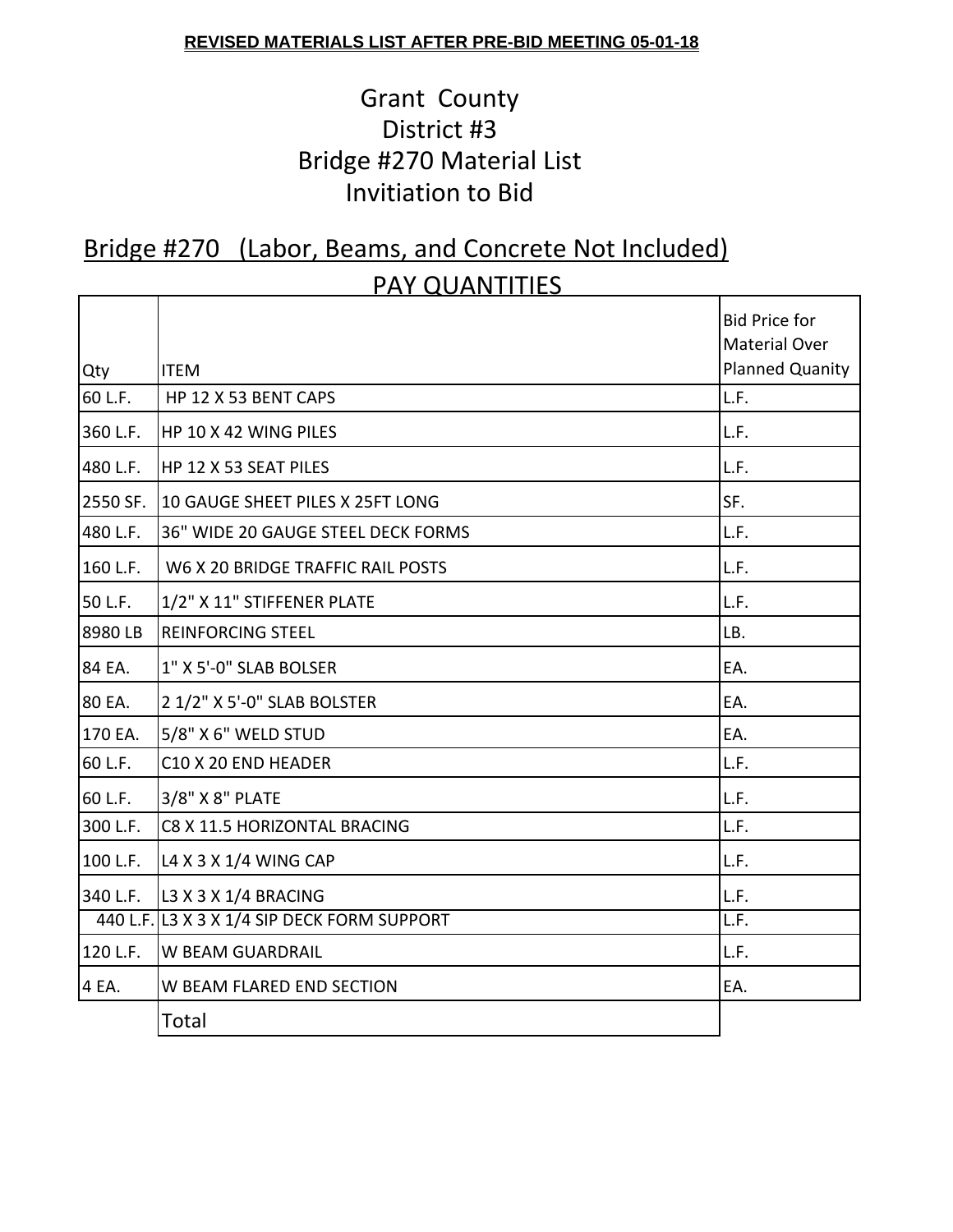#### **REVISED AFTER PRE-BID MEETING 05-01-2018**

## Grant County District #3 Bridge #271A Material List Invitiation to Bid

### Bridge #271A (Labor, Beams, and Concrete Not Included) PAY QUANTITIES

| Qty      | <b>ITEM</b>                        | <b>Bid Price for</b><br><b>Material Over</b><br><b>Planned Quanity</b> |
|----------|------------------------------------|------------------------------------------------------------------------|
| 60 L.F.  | HP 10 X 42 BENT CAPS               | L.F.                                                                   |
| 360 L.F. | HP 10 X 42 WING PILES              | L.F.                                                                   |
| 480 L.F. | HP 10 X 42 SEAT PILES              | L.F.                                                                   |
| 1620 SF. | 10 GAUGE SHEET PILES X 15 FT LONG  | SF.                                                                    |
| 360 L.F. | 36" WIDE 22 GAUGE STEEL DECK FORMS | L.F.                                                                   |
| 60 L.F.  | W6 X 20 BRIDGE TRAFFIC RAIL POSTS  | L.F.                                                                   |
| 50 L.F.  | 1/2" X 9" STIFFENER PLATE          | L.F.                                                                   |
| 4300 LB. | <b>REINFORCING STEEL</b>           | LB.                                                                    |
| 48 EA.   | 1" X 5'-0" SLAB BOLSTER            | EA.                                                                    |
| 54 EA.   | 2" X 5'-0" SLAB BOLSTER            | EA.                                                                    |
| 120 EA.  | 5/8" X 6" WELDED STUD              | EA.                                                                    |
| 60 L.F.  | C10 X 20 END HEADER                | L.F.                                                                   |
| 60 L.F.  | C8 X 11.5 SIDE HEADER              | L.F.                                                                   |
| 300 L.F. | C8 X 11.5 HORIZONTAL BRACING       | L.F.                                                                   |
| 120 L.F. | L4 X 3 X 1/4 WING CAP              | L.F.                                                                   |
|          | 240 L.F. L3 X 3 X 1/4 BRACING      | L.F.                                                                   |
| 60 L.F.  | W BEAM GUARDRAIL                   | L.F.                                                                   |
| 4 EA.    | W BEAM FLARED END SECTION          | EA.                                                                    |
|          | Total                              |                                                                        |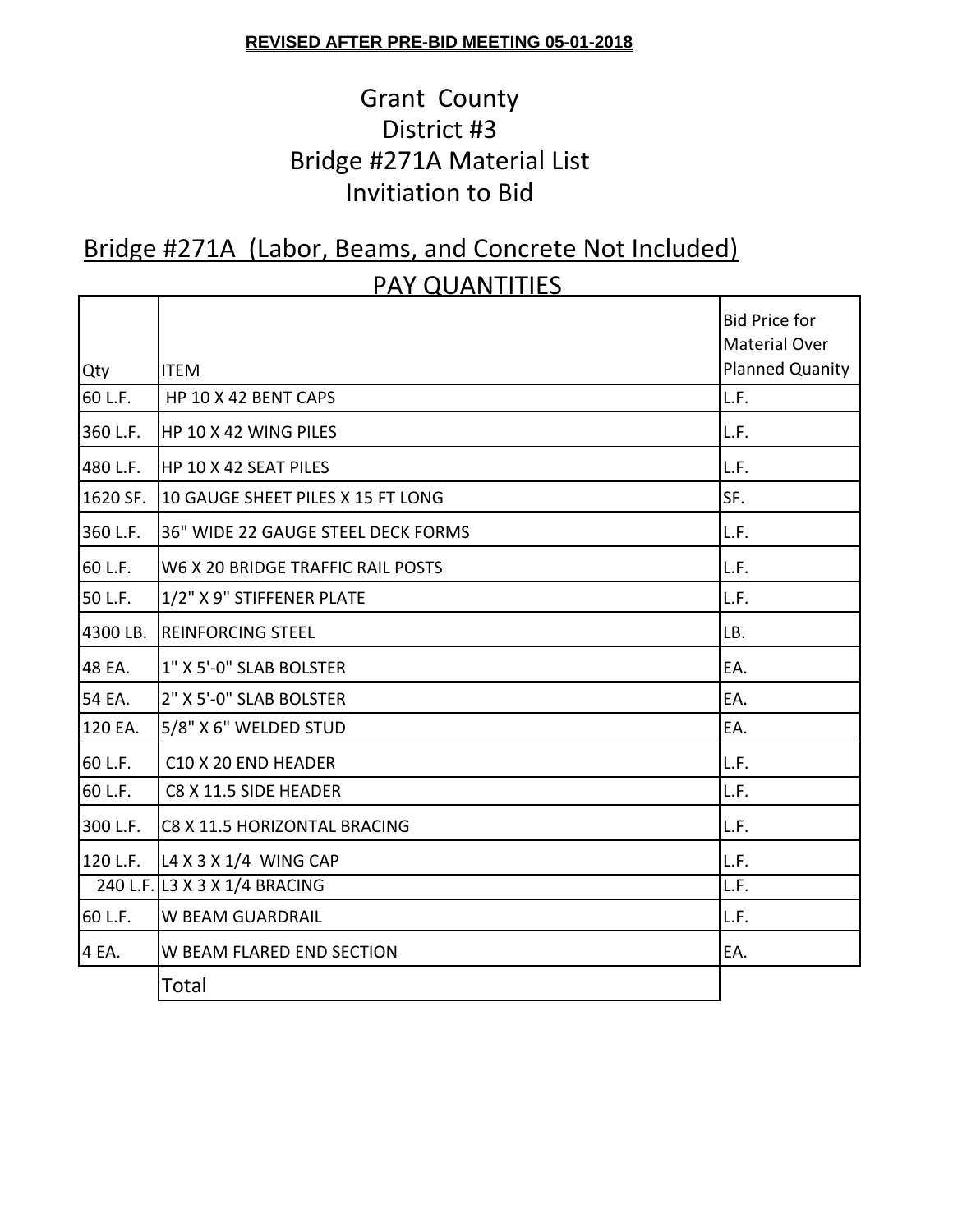## Specifications for Bid 06-2018 Grant County, Oklahoma District #3 Bridge #270 - Material List

# Bridge #270 (Labor, Beams, and Concrete Not Included)

|            | <u>PAY QUANTITIES</u>                       |                                                                        |  |  |  |
|------------|---------------------------------------------|------------------------------------------------------------------------|--|--|--|
| <b>Qty</b> | <b>ITEM</b>                                 | <b>Bid Price for</b><br><b>Material Over</b><br><b>Planned Quanity</b> |  |  |  |
| 60 L.F.    | HP 12 X 53 BENT CAPS                        | L.F.                                                                   |  |  |  |
| 360 L.F.   | HP 10 X 42 WING PILES                       | L.F.                                                                   |  |  |  |
| 480 L.F.   | HP 12 X 53 SEAT PILES                       | L.F.                                                                   |  |  |  |
| l2550 SF.  | 10 GAUGE SHEET PILES X 25FT LONG            | SF.                                                                    |  |  |  |
| 480 L.F.   | 32" WIDE 20 GAUGE STEEL DECK FORMS          | L.F.                                                                   |  |  |  |
| 160 L.F.   | W6 X 20 BRIDGE TRAFFIC RAIL POSTS           | L.F.                                                                   |  |  |  |
| 50 L.F.    | 1/2" X 11" STIFFENER PLATE                  | L.F.                                                                   |  |  |  |
| 18500 LB   | <b>REINFORCING STEEL</b>                    | LB.                                                                    |  |  |  |
| 84 EA.     | 1" X 5'-0" SLAB BOLSER                      | EA.                                                                    |  |  |  |
| 80 EA.     | 2 1/2" X 5'-0" SLAB BOLSTER                 | EA.                                                                    |  |  |  |
| 170 EA.    | 5/8" X 6" WELD STUD                         | EA.                                                                    |  |  |  |
| 60 L.F.    | C10 X 20 END HEADER                         | L.F.                                                                   |  |  |  |
| 120 L.F.   | 3/8" X 8" PLATE                             | L.F.                                                                   |  |  |  |
| 300 L.F.   | <b>C8 X 11.5 HORIZONTAL BRACING</b>         | L.F.                                                                   |  |  |  |
| 100 L.F.   | L4 X 3 X 1/4 WING CAP                       | L.F.                                                                   |  |  |  |
| 340 L.F.   | L3 X 3 X 1/4 BRACING                        | L.F.                                                                   |  |  |  |
|            | 440 L.F. L3 X 3 X 1/4 SIP DECK FORM SUPPORT | L.F.                                                                   |  |  |  |
| 120 L.F.   | <b>W BEAM GUARDRAIL</b>                     | L.F.                                                                   |  |  |  |
| 4 EA.      | <b>W BEAM FLARED END SECTION</b>            | EA.                                                                    |  |  |  |
|            | <b>Total</b>                                |                                                                        |  |  |  |